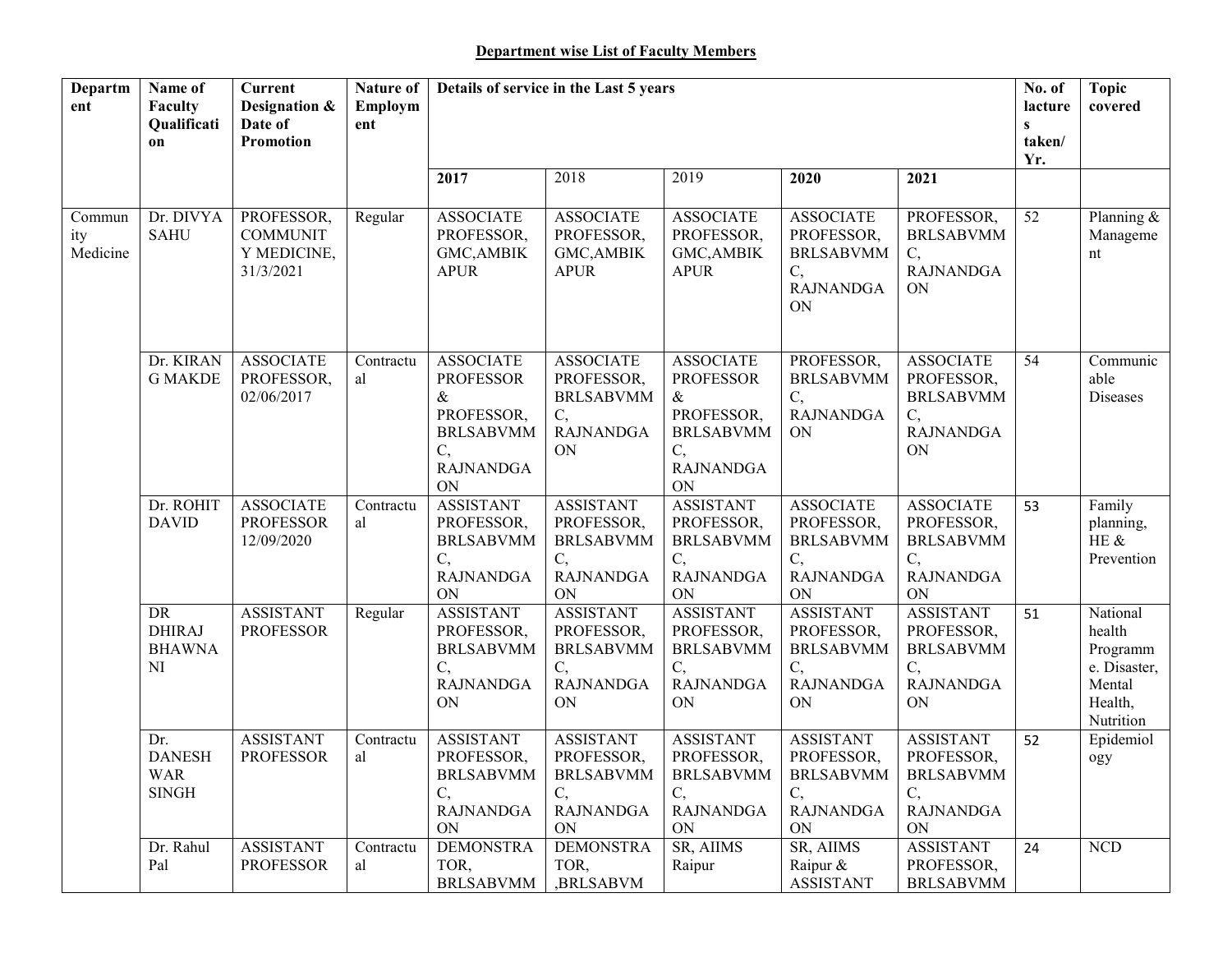|                                             |                                |                 | $\overline{C}$<br><b>RAJNANDGA</b><br><b>ON</b>                                     | MC,<br><b>RAJNANDGA</b><br>ON & SR,<br><b>AIIMS</b> Raipur                          |                                                                              | PROFESSOR,<br><b>BRLSABVMM</b><br>C,<br><b>RAJNANDGA</b><br>ON                      | $\overline{C}$ ,<br><b>RAJNANDGA</b><br>ON                                   |    |                                                 |
|---------------------------------------------|--------------------------------|-----------------|-------------------------------------------------------------------------------------|-------------------------------------------------------------------------------------|------------------------------------------------------------------------------|-------------------------------------------------------------------------------------|------------------------------------------------------------------------------|----|-------------------------------------------------|
| Dr. Jyotika<br>Victor                       | <b>DEMONSTRA</b><br><b>TOR</b> | Contractu<br>al | <b>DEMONSTRA</b><br>TOR,<br><b>BRLSABVMM</b><br>C,<br><b>RAJNANDGA</b><br><b>ON</b> | <b>DEMONSTRA</b><br>TOR,<br><b>BRLSABVMM</b><br>C,<br><b>RAJNANDGA</b><br><b>ON</b> | <b>DEMONSTRA</b><br>TOR,<br><b>BRLSABVMM</b><br>C,<br><b>RAJNANDGA</b><br>ON | <b>DEMONSTRA</b><br>TOR,<br><b>BRLSABVMM</b><br>C,<br><b>RAJNANDGA</b><br><b>ON</b> | <b>DEMONSTRA</b><br>TOR,<br><b>BRLSABVMM</b><br>C,<br><b>RAJNANDGA</b><br>ON | 48 | Vaccine,<br>MCH<br>indicators                   |
| Dr. Ved<br>Prasad                           | <b>DEMONSTRA</b><br><b>TOR</b> | Contractu<br>al | $\sim$                                                                              | $\blacksquare$                                                                      | $\blacksquare$                                                               | $\mathbf{u}$                                                                        | <b>DEMONSTRA</b><br>TOR,<br><b>BRLSABVMM</b><br>C,<br><b>RAJNANDGA</b><br>ON | 44 | Prevention<br>$&$ HE                            |
| Dr.<br>Samiksha<br>Khobragad<br>$\mathbf e$ | <b>DEMONSTRA</b><br><b>TOR</b> | Contractu<br>al |                                                                                     |                                                                                     |                                                                              | $\blacksquare$                                                                      | <b>DEMONSTRA</b><br>TOR,<br><b>BRLSABVMM</b><br>C,<br><b>RAJNANDGA</b><br>ON | 16 | Nutrition<br>$\&$<br>Introductio<br>$\mathbf n$ |
| Dr. Nisha<br>Meshram                        | <b>DEMONSTRA</b><br><b>TOR</b> | Contractu<br>al |                                                                                     |                                                                                     |                                                                              |                                                                                     | <b>DEMONSTRA</b><br>TOR.<br><b>BRLSABVMM</b><br>C,<br><b>RAJNANDGA</b><br>ON |    | $\sim$                                          |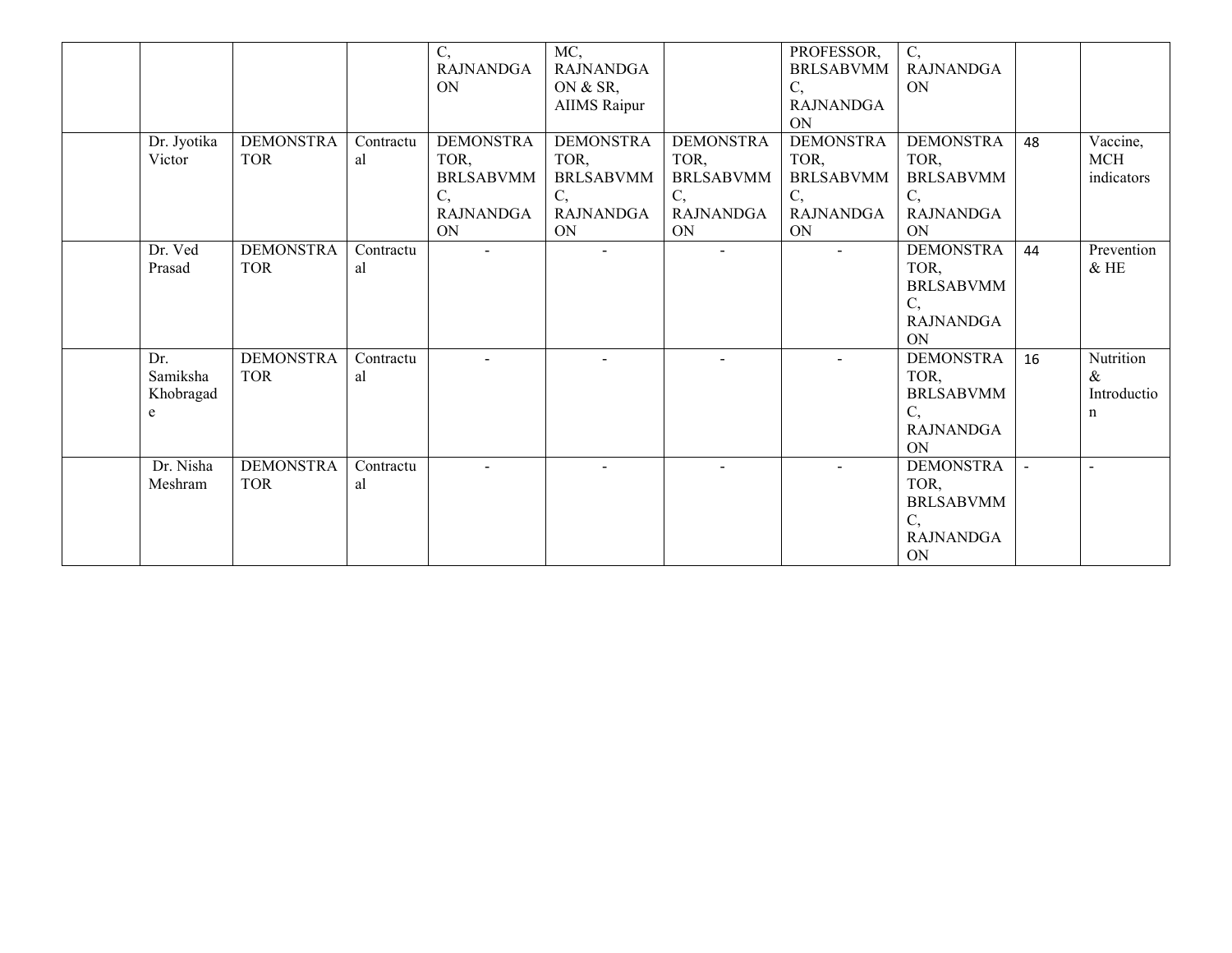## **Publication, MET, Research Methodology Information**

| <b>SN</b>      | <b>Designation</b> | <b>Name</b>      | <b>MET</b><br><b>Publication vancouver style</b>     |          | <b>Research Methodology</b> |
|----------------|--------------------|------------------|------------------------------------------------------|----------|-----------------------------|
| $\mathbf{1}$   | Professor          | Dr Divya Sahu    | Verma S, Jain KK, Sahu D, Panda PS. Prevalence,      | $Sep-21$ | Dec- $20$                   |
|                |                    |                  | awareness, treatment and control of hypertension     |          |                             |
|                |                    |                  | among adults of Raipur city, Chhattisgarh, India: a  |          |                             |
|                |                    |                  | cross sectional study. International Journal of      |          |                             |
|                |                    |                  | Research in Medical Sciences. 2016 Sep;4(9):4089.    |          |                             |
|                |                    |                  | Sahu D, Beck SP, Soni GP, Ekka A, Dixit S,           |          |                             |
|                |                    |                  | Chandrakar T. A study to assess receipt and          |          |                             |
|                |                    |                  | utilization of janani suraksha yojana cash incentive |          |                             |
|                |                    |                  | among mothers in urban slums of Raipur city,         |          |                             |
|                |                    |                  | Chhattisgarh, India.                                 |          |                             |
|                |                    |                  | Ekka A, Gupta SA, Sahu D, Minj AM, Soni GP.          |          |                             |
|                |                    |                  | Assessment of infrastructure of first referral unit  |          |                             |
|                |                    |                  | facilities in Surguja division: a responsibility of  |          |                             |
|                |                    |                  | providing emergency obstetric care.                  |          |                             |
|                |                    |                  | Dixit S, Sahu D, Chandrakar A, Panda PS, Khes SP,    |          |                             |
|                |                    |                  | Pradhan SK. Profile of human immunodeficiency        |          |                             |
|                |                    |                  | virus seropositives attending integrated counseling  |          |                             |
|                |                    |                  | and testing center of a Medical College in           |          |                             |
|                |                    |                  | Chhattisgarh. International Journal of Medical       |          |                             |
|                |                    |                  | Science and Public Health. 2017 Apr 1;6(4):695-9.    |          |                             |
| $\overline{2}$ | Associate          | Dr. Kiran Makade | Mendhe HG, Makade KG, Kamble N, David R,             | $Sep-21$ | $Jun-21$                    |
|                | professor          |                  | Singh D, Chandrawanshi L. Supportive supervision     |          |                             |
|                |                    |                  | of routine immunization in Rajnandgaon district of   |          |                             |
|                |                    |                  | Chhattisgarh. Journal of family medicine and         |          |                             |
|                |                    |                  | primary care. 2019 Feb;8(2):385.                     |          |                             |
|                |                    |                  | Mendhe H, Makade K, Bhawanani D, David R,            |          |                             |
|                |                    |                  | Kamble N, Singh D, Dengani M. Cold chain             |          |                             |
|                |                    |                  | maintenance in Rajnandgaon and Bilaspur districts    |          |                             |
|                |                    |                  | of Chhattisgarh: A process evaluation. Journal of    |          |                             |
|                |                    |                  | family medicine and primary care. 2018               |          |                             |
|                |                    |                  | Nov;7(6):1510.                                       |          |                             |
|                |                    |                  | Kamble NH, Singh D, Mendhe HG, Makade K.             |          |                             |
|                |                    |                  | Assessment of vaccine management in cold chain       |          |                             |
|                |                    |                  | points of Jashpur and Sarguja districts of           |          |                             |
|                |                    |                  | Chhattisgarh.                                        |          |                             |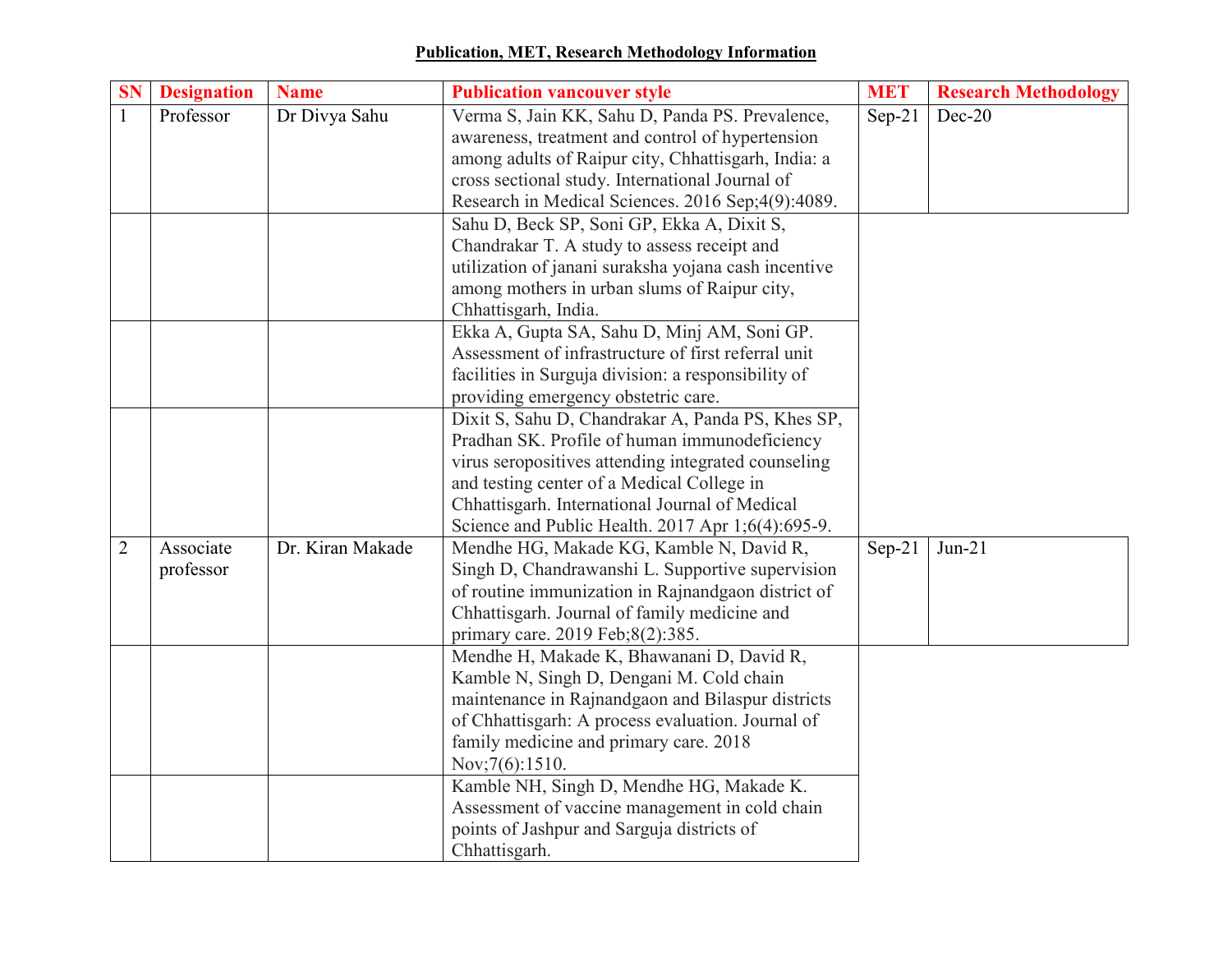| 3 | Associate | Dr. Rohit David     | Mendhe HG, David R, Singh D, Makade KG.               | Jul-17    | $Jun-20$ |
|---|-----------|---------------------|-------------------------------------------------------|-----------|----------|
|   | professor |                     | Universal Health Insurance coverage and utilization   |           |          |
|   |           |                     | among women in urban slum of Rajnandgaon,             |           |          |
|   |           |                     | Chhattisgarh. Journal of Family Medicine and          |           |          |
|   |           |                     | Primary Care. 2021 Mar; 10(3): 1313.                  |           |          |
|   |           |                     | Mendhe HG, Makade KG, Kamble N, David R,              |           |          |
|   |           |                     | Singh D, Chandrawanshi L. Supportive supervision      |           |          |
|   |           |                     | of routine immunization in Rajnandgaon district of    |           |          |
|   |           |                     | Chhattisgarh. Journal of family medicine and          |           |          |
|   |           |                     | primary care. 2019 Feb;8(2):385.                      |           |          |
|   |           |                     | Mendhe H, Makade K, Bhawanani D, David R,             |           |          |
|   |           |                     | Kamble N, Singh D, Dengani M. Cold chain              |           |          |
|   |           |                     | maintenance in Rajnandgaon and Bilaspur districts     |           |          |
|   |           |                     | of Chhattisgarh: A process evaluation. Journal of     |           |          |
|   |           |                     | family medicine and primary care. 2018                |           |          |
|   |           |                     | Nov;7(6):1510.                                        |           |          |
| 4 | Assistant | Dr. Dhiraj Bhawnani | Bandhi G, Bhawnani D, Verma N, Soni GP.               | <b>NA</b> | $Dec-20$ |
|   | professor |                     | Assessment of contraceptive knowledge and             |           |          |
|   |           |                     | practices among reproductive age group of women in    |           |          |
|   |           |                     | urban slums of Raipur City, Chhattisgarh, India. Natl |           |          |
|   |           |                     | J Community Med. 2014;5(4):349-54.                    |           |          |
|   |           |                     | Verma N, Bhawnani D, Soni GP, Bandhi G.               |           |          |
|   |           |                     | Assessment of Unmet Need for Contraception            |           |          |
|   |           |                     | among eligible couples in Urban Slums of Raipur       |           |          |
|   |           |                     | city of Chhattisgarh state. Indian Journal of         |           |          |
|   |           |                     | Community Health. 2014 Jun 30;26(2):205-10.           |           |          |
|   |           |                     | Kummar JK, Jain K, Verma N, Sinha A, Bhawnani         |           |          |
|   |           |                     | D, Prasad M. Assessment of compliance of              |           |          |
|   |           |                     | prohibition of smoking (under section-4 of cigarettes |           |          |
|   |           |                     | and other tobacco products act) in Raipur city (CG),  |           |          |
|   |           |                     | India: a cross sectional study. International Journal |           |          |
|   |           |                     | of Community Medicine and Public Health. 2018         |           |          |
|   |           |                     | Apr;5(4):1327-34.                                     |           |          |
| 5 | Assistant | Dr. Daneshwar singh | Mendhe H, Makade K, Bhawanani D, David R,             | $Sep-21$  | $Jun-21$ |
|   | professor |                     | Kamble N, Singh D, Dengani M. Cold chain              |           |          |
|   |           |                     | maintenance in Rajnandgaon and Bilaspur districts     |           |          |
|   |           |                     | of Chhattisgarh: A process evaluation. Journal of     |           |          |
|   |           |                     | family medicine and primary care. 2018                |           |          |
|   |           |                     | Nov; 7(6): 1510.                                      |           |          |